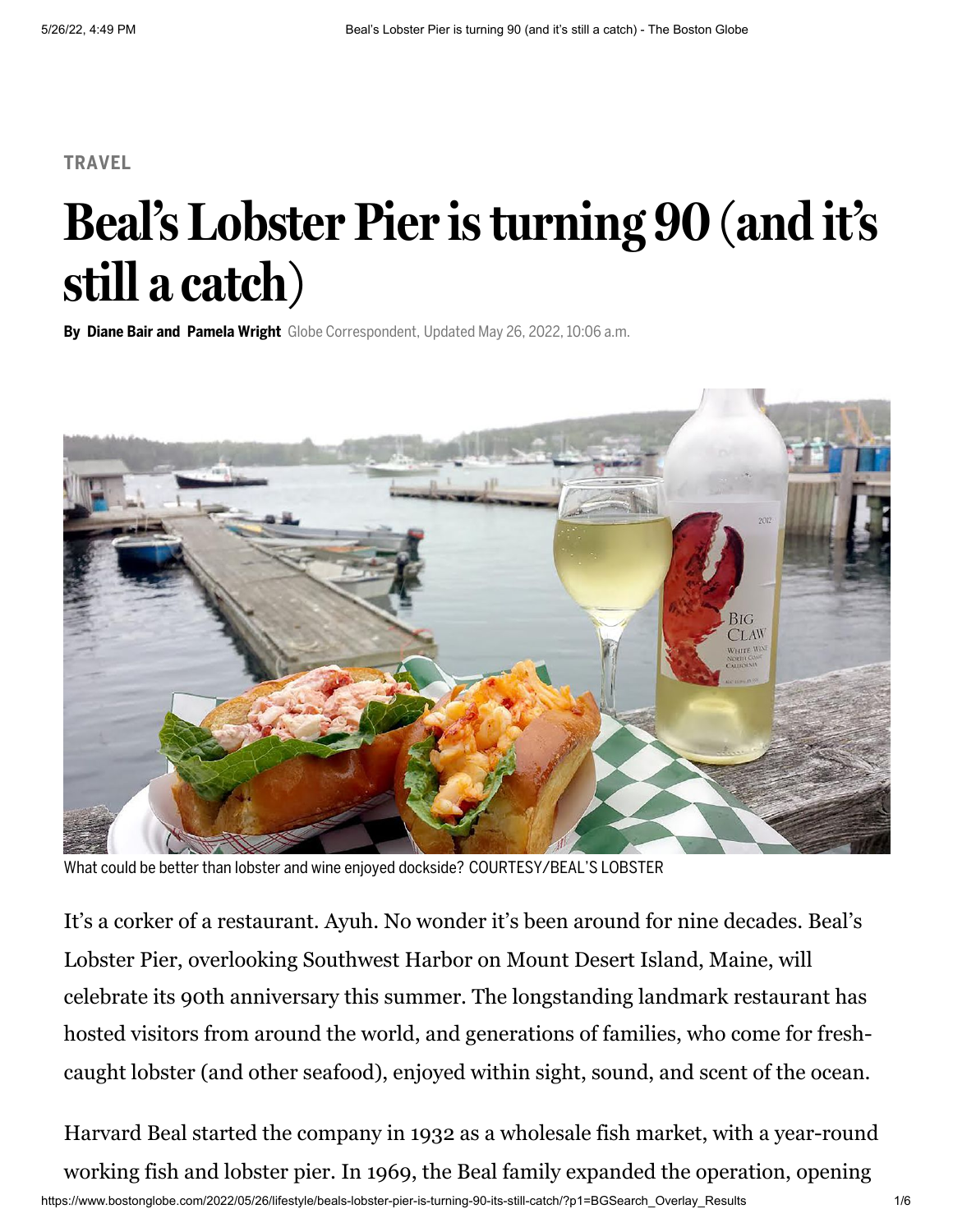the restaurant. In 2014, Stuart Snyder and Russ Bernard, frequent visitors to Maine and loyal Beal's customers, purchased the restaurant. They've kept the winning formula: a

casual come-as-you-are vibe, uber-fresh seafood delivered to their dock, and friendly service.

"We enjoy and appreciate seeing so many guests and friends who come year after year," says Snyder. "It's especially heartwarming and gratifying to host families who have been coming to Mount Desert Island and Beal's for multiple generations."



When in Maine, stop by Beal's Lobster for a traditional lobster dinner and other seafood served at their waterfront location in Southwest Harbor. COURTESY/BEAL'S LOBSTER

https://www.bostonglobe.com/2022/05/26/lifestyle/beals-lobster-pier-is-turning-90-its-still-catch/?p1=BGSearch\_Overlay\_Results 2/6 Snyder has many fond memories and stories to share, including a description of his most memorable guest. "There was one wonderful gentleman who called each morning and asked us to put aside the biggest lobster we had," Snyder recalls. "For seven days straight, he would come in every evening around 6 p.m. for his lobster, usually 5 pounds or more, order a bottle of wine, and sit at the same table to enjoy his dinner." Oh, what a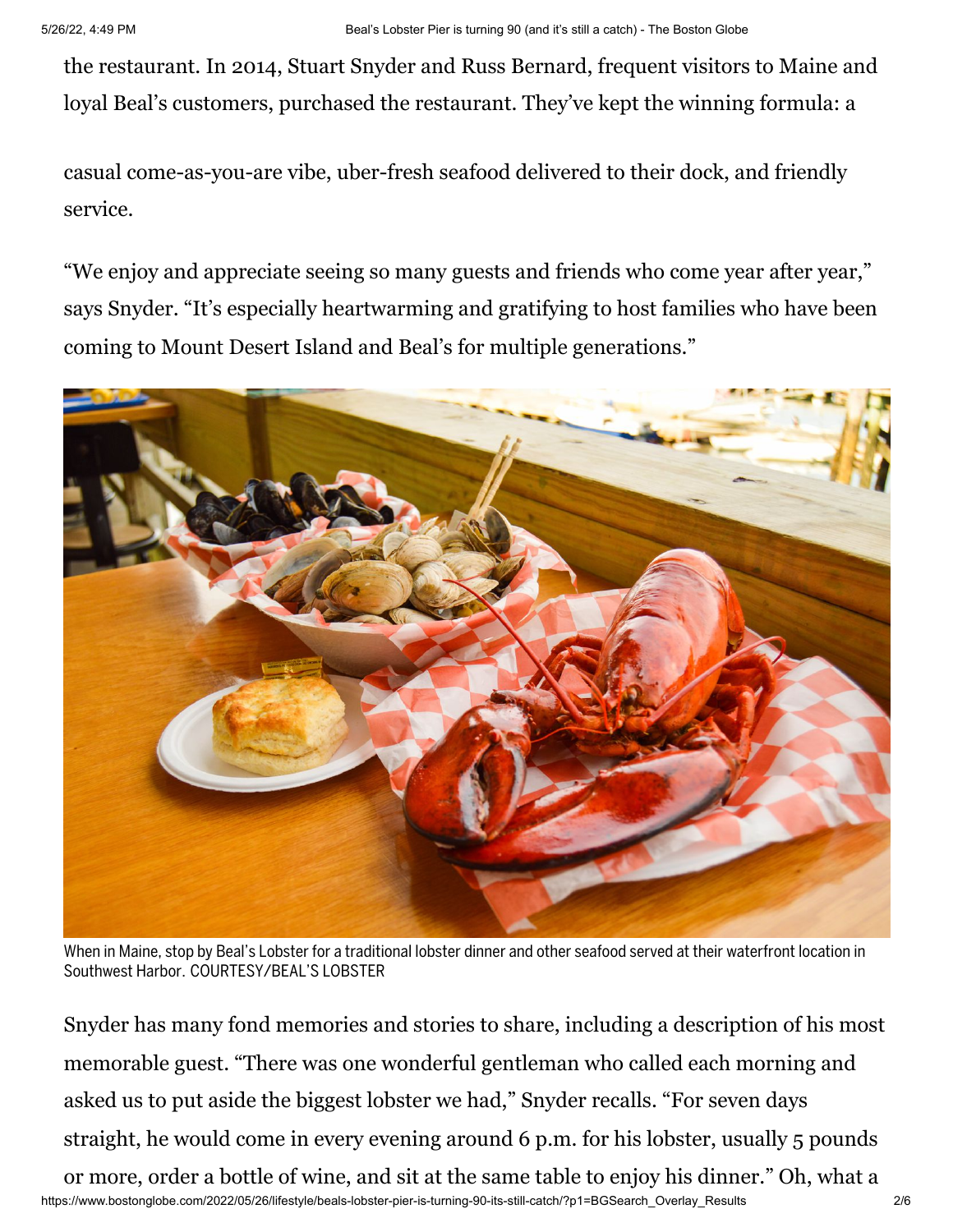## week that must have been!

If you go, there's indoor dining in the recently renovated second-floor dining room, with in-your-face water views. But if you can, snag a seat outdoors on the wharf for the full lobster-in-the-rough experience. The traditional lobster dinner served with corn, coleslaw, and cornbread is the most popular item on the menu. If you like, you can select your lobster from one of the tanks; BTW, the largest lobster served (so far) was 7½ pounds! Beal's is also touted for their lobster rolls, served four ways. If you're not a purist, try the spicy buffalo lobster roll or the deep-fried lobster po' boy. Of course, lobster is the main draw  $-$  they go through more than 500,000 pounds a season  $-$  but there's a full menu of soups, salads, sandwiches, and burgers, too.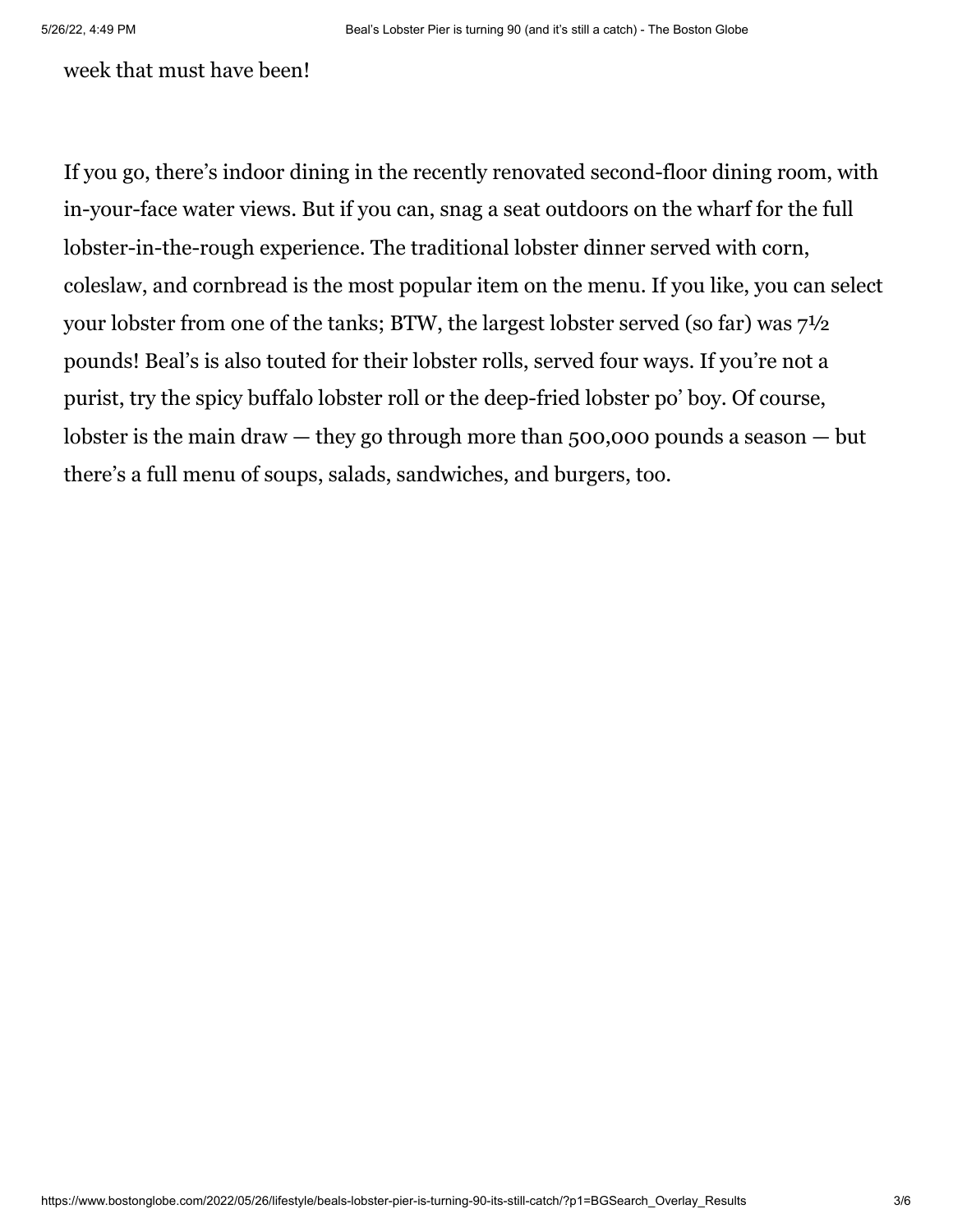

https://www.bostonglobe.com/2022/05/26/lifestyle/beals-lobster-pier-is-turning-90-its-still-catch/?p1=BGSearch\_Overlay\_Results 4/6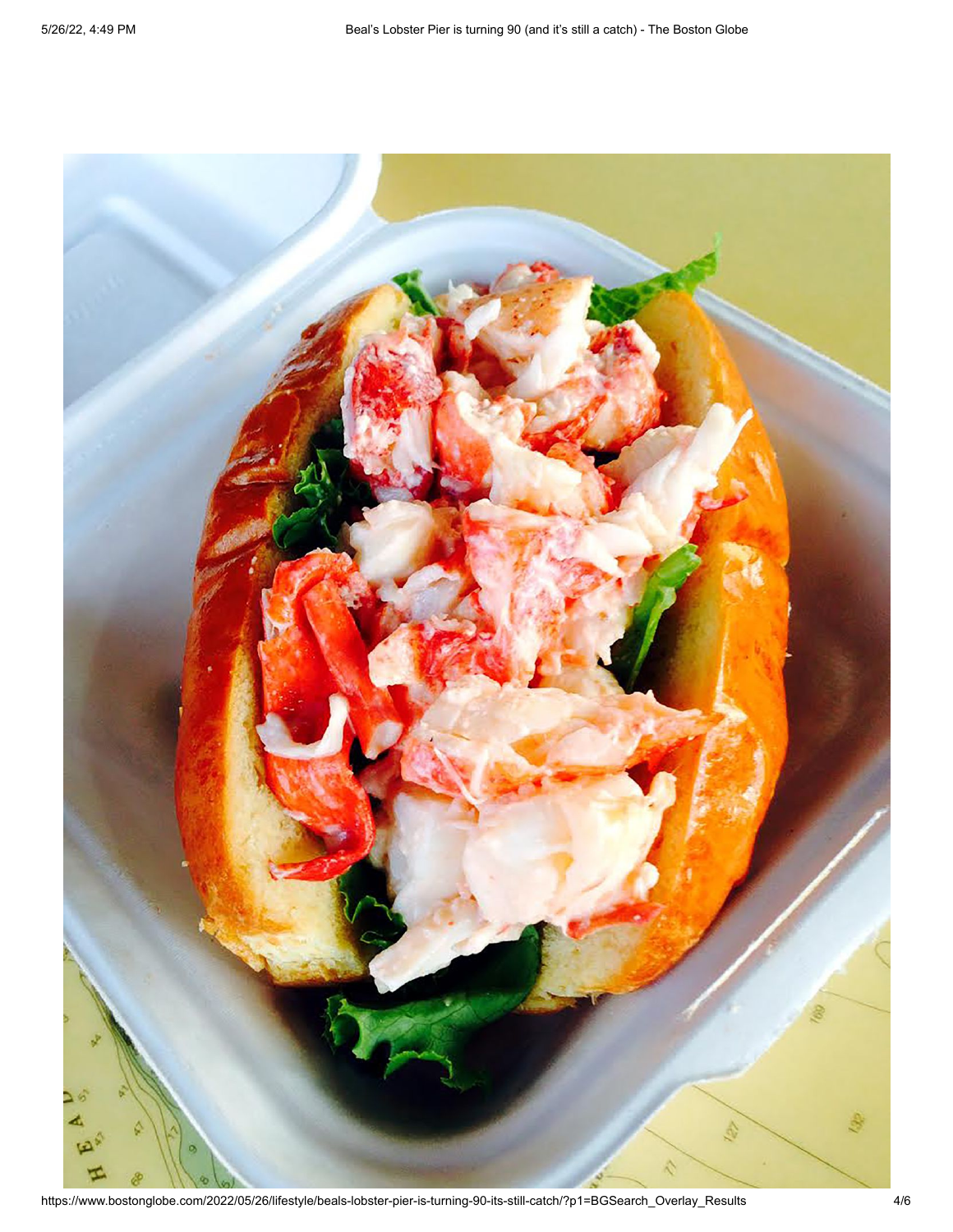Beal's is touted for their lobster rolls, served four ways. If you're not a purist, try the spicy buffalo lobster roll or the deep-fried lobster po' boy. COURTESY/BEAL'S LOBSTER

While you're waiting for your food, take a walk down the pier to see the fishing boats dock and crews unload their catches. Seals often wait for scraps, and crabs scurry near the shoreline. You can also make a day of it. Beal's has partnered with a local charter company that provides fishing excursions, departing from the pier. Or hop on a ferry from here to visit some of Maine's Outer Islands.

*182 Clark Point Road, Southwest Harbor, Maine, 207-244-3202, [www.bealslobster.com](http://www.bealslobster.com/). Open May-mid-October, daily 11-8; first come first served, reservations accepted for parties of 10 or more. Beal's at Home offers online service, with live lobsters and fresh seafood delivered to your door.*



Beal's Lobster Pier, overlooking Southwest Harbor on Mount Desert Island, Maine, will celebrate its 90th anniversary this summer. COURTESY/BEAL'S LOBSTER